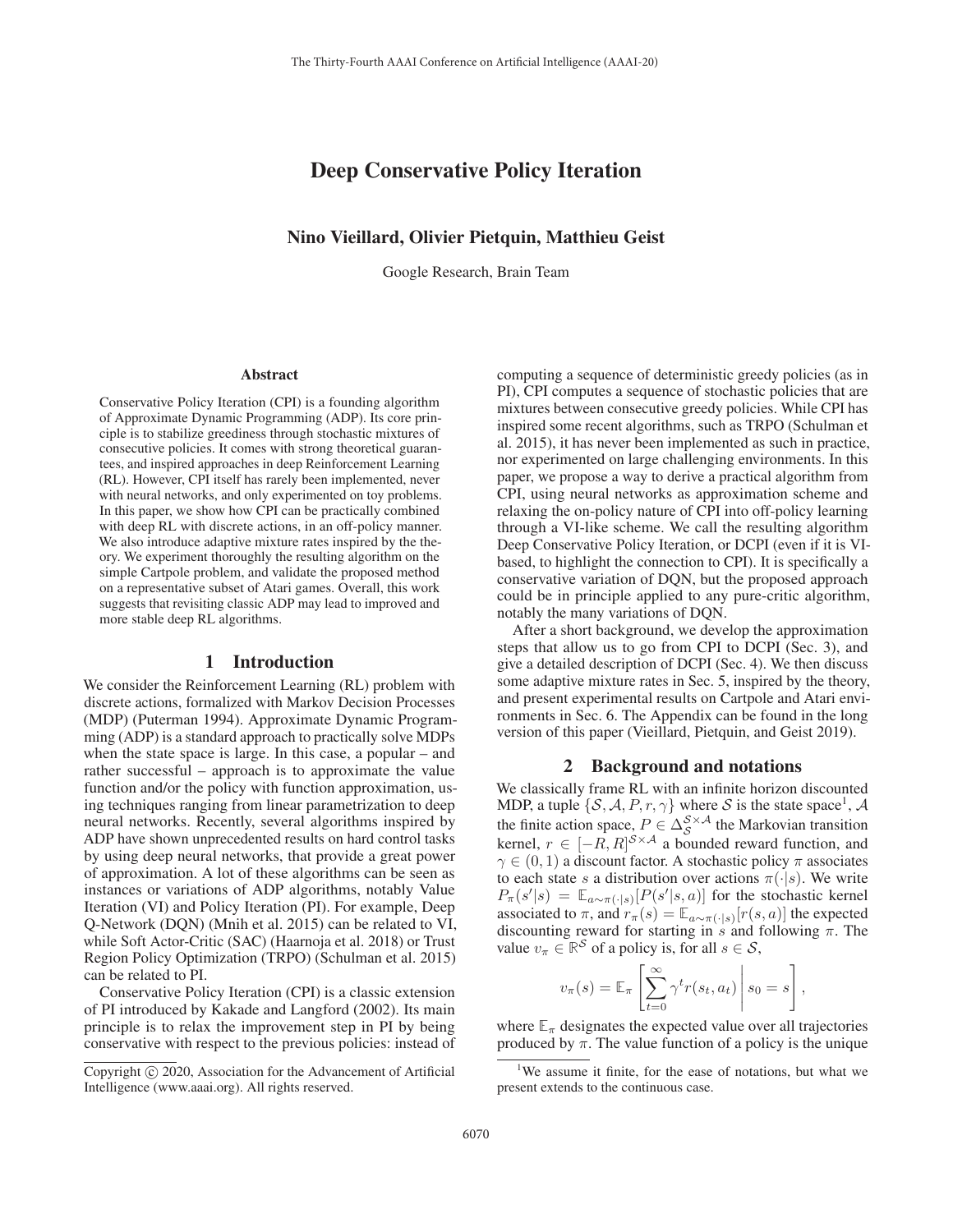fixed point of the Bellman evaluation operator associated to this policy, defined for each  $v \in \mathbb{R}^S$  as  $T_\pi v = r_\pi + \gamma P_\pi v$ . From this operator, one can define the Bellman optimality operator for each  $v \in \mathbb{R}^{\mathcal{S}}$ ,  $T_{\star}v = \max_{\pi} T_{\pi}v$ .  $T_{\star}$  admits as its unique fixed point the optimal value  $v_{\star}$ . A policy is said to be greedy w.r.t. to a value function v if  $T_\pi v = T_\star v$ , the set of all such policies is written  $\mathcal{G}v$ . A policy  $\pi_{\star}$  is optimal with value  $v_{\pi_{\star}} = v_{\star}$  when  $\pi_{\star} \in \mathcal{G}v_{\star}$ . To any policy  $\pi$ , we also associate the quality function  $q_{\pi}$ , for each  $(s, a) \in S \times A$ 

$$
q_{\pi}(s, a) = r(s, a) + \mathbb{E}_{s' \sim P(\cdot | s, a)}[v_{\pi}(s')],
$$

which behaves similarly to the value function in the sense that  $T_{\pi}q_{\pi} = q_{\pi}$  and  $T_{\star}q_{\pi_{\star}} = q_{\pi_{\star}} = q_{\star}$  (with a slight abuse of notation). We can also define the set of policies that are greedy w.r.t. any function  $q \in \mathbb{R}^{S \times A}$  that we write  $\mathcal{G}q =$  $argmax_a q(\cdot, a)$ . It is useful in practice because a policy can be greedy to a  $q$ -function even if the model (the transition kernel) is unknown.

Finally, the advantage of a policy  $\pi$ ,  $A_{\pi}$ , is defined as  $A_{\pi}(s, a) = q_{\pi}(s, a) - v_{\pi}(s)$ , and we write  $d_{\pi, \mu} = (1 \gamma$ ) $\mu (I - \gamma P_{\pi})^{-1}$  the discounted cumulative occupancy measure induced by  $\pi$  when starting from a distribution  $\mu$  of states (distributions being written as row vectors).

### 3 Relaxing CPI

In this section, we describe the process that leads from CPI, a mainly theoretical dynamic programming algorithm, to a variant that can be combined with deep networks in an off-policy manner.

#### 3.1 Ideal CPI

We first turn to the description of the CPI algorithm. We start by introducing the classic Approximate Policy Iteration (API) (Bertsekas and Tsitsiklis 1996), an iterative scheme that takes as input a distribution  $\mu$  of states, and that computes at each iteration  $k$  a new policy

$$
\pi_{k+1} = \mathcal{G}q_k,
$$

where  $q_k$  is an approximation of  $q_{\pi_k}$  computed with states sampled from  $\mu$ . An error on the greedy step  $\mathcal G$  can be considered, but this error only appears when considering a infinite action space or when the greedy policy is approximated (for example with a cost-sensitive classifier). Here, we consider a finite action space, the greediness with respect to a  $q$ -function is exact.

CPI was first proposed by Kakade and Langford (2002). At each iteration k, CPI uses a mixture coefficient  $\alpha_k$  to compute a stochastic mixture of all the previous greedy policies,

$$
\pi_{k+1} = (1 - \alpha_{k+1})\pi_k + \alpha_{k+1}\mathcal{G}q_k, \tag{1}
$$

where  $q_k$  is still an approximation of  $q_{\pi_k}$ . This algorithm comes with strong theoretical guarantees, in particular the mixture rate can be chosen so that Eq. (1) guarantees an improvement of the expected value of the policy value, as shown by Kakade and Langford (2002) and Pirotta et al. (2013). In these works, the error on the value function estimation is supposed bounded, and the mixture rate depends on this bound. These theoretical guarantees rely on the fact

that at each iteration  $k$ , the approximations are computed on the distribution  $d_{\pi_k,\mu}$ , where  $\mu$  is the starting distribution of states, something far from being practical and making CPI inherently on-policy. CPI and its extension Safe Policy Iteration (SPI) (Pirotta et al. 2013) have only been experimented on tabular toy problems, with at most linear function approximation, in a very controlled manner (Pirotta et al. 2013; Scherrer 2014).

We will next introduce approximations that allow for an actual implementation using deep learning in an off-policy setting, but keeping the essence of CPI, that is regularizing the greediness. The question of the choice of the mixture rate will be studied later.

#### 3.2 Approximating towards practicality

Approximating the value First, as said before, the value function has to be approximated. As the distributions  $d_{\pi_k,\mu}$ are impractical, one classically computes an estimate  $q_k$  of the quality function  $q_{\pi_k}$ , with states sampled from a fixed state distribution or gathered during learning. The quality function can be estimated either by rollouts – but this is quite sample inefficient – or for example by using an algorithm such as LSTD (Bradtke and Barto 1996) – but that would require a linear parametrization. In any case, we can consider an error  $\epsilon_k$  on this approximation, resulting in the scheme

$$
\begin{cases} q_k = q_{\pi_k} + \epsilon_k \\ \pi_{k+1} = (1 - \alpha_{k+1})\pi_k + \alpha_{k+1}\mathcal{G}q_k. \end{cases}
$$
 (2)

Temporal differences A classic approach is Temporal Difference (TD) learning, that estimates  $q_k(s, a)$  by performing a regression on targets of the form  $r(s, a)$  +  $\gamma \sum_{a' \in \mathcal{A}} \pi_k(a'|s') q_{k-1}(s', a')$ . This can be written formally as computing  $q_{k+1} = T_{\pi_k} q_{k-1} + \epsilon_k$ . Practically, one can consider doing m-steps returns (Sutton 1988), which from an abstract perspective is  $q_k = T_{\pi_k}^m q_{k-1}$ , as done in Modified Policy Iteration (MPI) (Puterman and Shin 1978), or even Approximate MPI (Scherrer et al. 2015). This results in the scheme

$$
\begin{cases} q_k = T_{\pi_k}^m q_{k-1} + \epsilon_k \\ \pi_{k+1} = (1 - \alpha_{k+1})\pi_k + \alpha_{k+1} \mathcal{G} q_k. \end{cases}
$$

Note that with  $m = \infty$ , it falls back to Eq. (2), and with  $m = 1$ , it becomes similar to VI, where the greediness has been regularized. Specifically, with  $m = 1$  and  $\alpha_k = 1$ , this reduces to AVI (Approximate VI). In addition to allow using TD-learning, this also allows to learn in an off-policy manner (without off-policy correction if  $m = 1$ , as we work with state-action value functions).

**Approximating the mixture** Computing  $\pi_k$  would require remembering every  $q_i$  computed for  $i \in [0, k]$ , and this is not feasible in practice. Instead, we approximate the mixture, which adds a new source of errors. This can be done, for example, by minimizing an expected Kullback-Leibler (KL) divergence between a parametrization of  $\pi_{k+1}$  and the mixture. It can be written formally as

$$
\begin{cases} q_k = T_{\pi_k}^m q_{k-1} + \epsilon_k \\ \pi_{k+1} = (1 - \alpha_{k+1})\pi_k + \alpha_{k+1} \mathcal{G} q_k + \epsilon'_{k+1}. \end{cases} \tag{3}
$$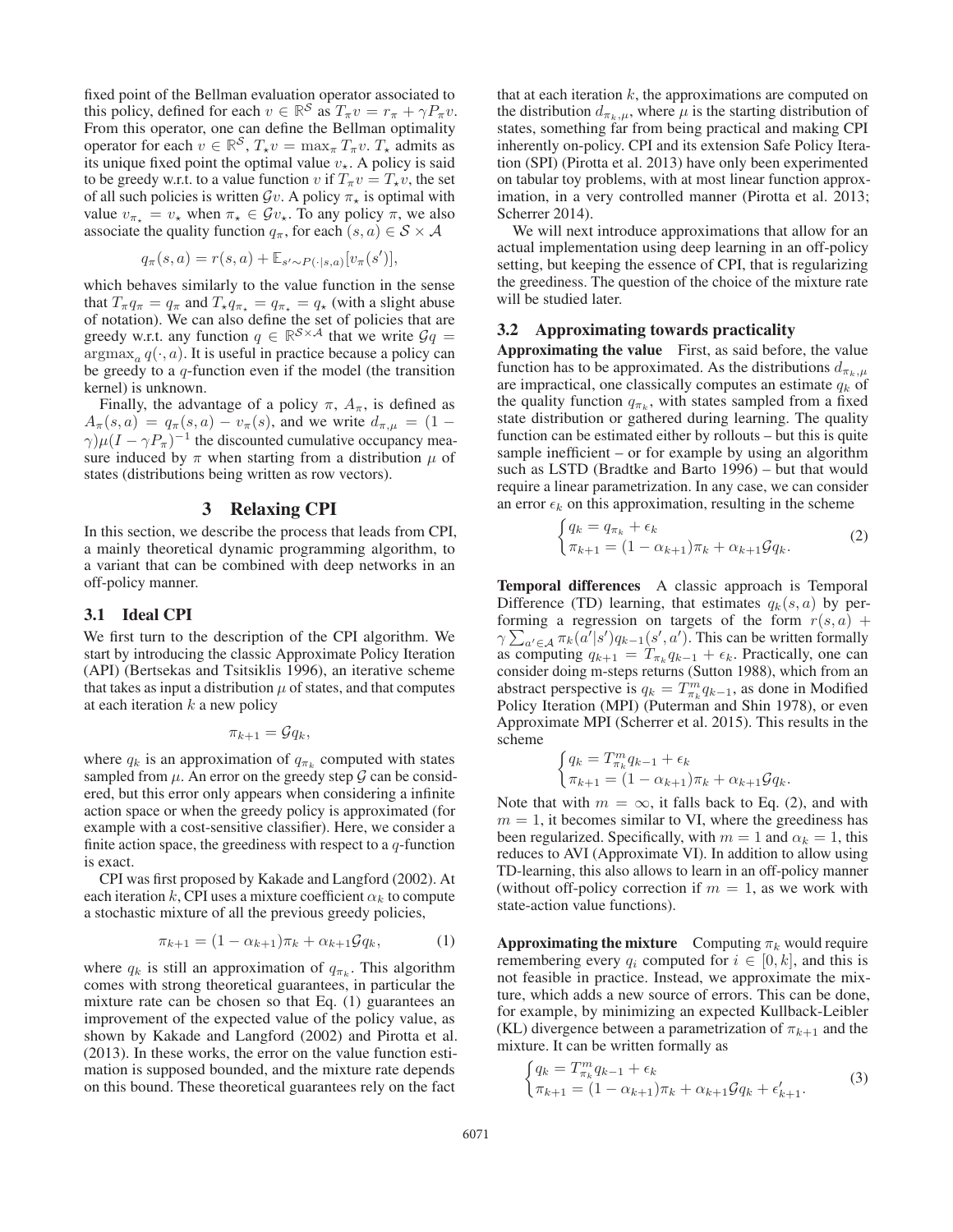This approximate dynamic programming scheme can then be instantiated into an off-policy Deep RL algorithm; we detail this process in Section 4.

## 3.3 Theoretical insights

The scheme depicted on Eq. (3) no longer enjoys the theoretical guarantees of CPI, as we relax some of its components (for example, partial policy evaluation or more freedom on how samples are gathered for learning). We give a partial analysis of this relaxed scheme in the Appendix, and here, we discuss its main results. Without errors  $(\epsilon_k = \epsilon'_k = 0)$ , we show in the Appendix that  $v_{\pi_k}$  will converges linearly to  $v_*$ . With  $\alpha_k = 1$  (this corresponds to MPI), the scheme benefits from a  $\gamma$ -contraction and it leads to a bound  $||v_* - v_{\pi_k}||_{\infty} = \mathcal{O}(\gamma^k)$ . With  $\alpha_k < 1$ , we obtain an  $\eta_k$ -contraction with  $\eta_k = 1 - \alpha_k(1-\gamma)$ . If  $\alpha_k$  does not go too fast towards zero, this would also lead to linear convergence. Indeed, using the fact that  $ln(1 - x) \leq -x$  for  $x \in (0, 1)$ ,

$$
\prod_{i=1}^{k} \eta_k = \exp \sum_{i=1}^{k} \ln(1 - \alpha_i(1 - \gamma))
$$

$$
\leq \exp(-(1 - \gamma) \sum_{i=1}^{k} \alpha_i).
$$

Therefore, this would lead to a bound  $||v_* - v_{\pi_k}||_{\infty} =$  $\mathcal{O}(\prod_{i=1}^k \eta_i) = \mathcal{O}(\exp(-(1-\gamma)\sum_{i=1}^k \alpha_i)).$  If we still have a linear convergence, it is slower as long as  $\alpha_k < 1$ , which was to be expected without approximation error. However, at least this scheme does not break convergence.

With errors, we conjecture that we would obtain a bound close to the one of AMPI (Scherrer et al. 2015, Thm. 7), maybe with a larger propagation of errors (much like the convergence is slower, in the exact case), and so worse than the original bound of CPI (Kakade and Langford 2002; Scherrer 2014) (notably, with bigger concentrability coefficient). This is to be expected, the bound of CPI relies heavily on using  $m = \infty$ , on how the approximation error is plugged in the approximate dynamic scheme, and on using the  $d_{\pi,\mu}$ distribution to sample transitions for learning approximations, three things that we relax. Yet, we still think that relaxing greediness is worth experimentally speaking, and that much remains to be done regarding its theoretical understanding.

### 4 Deep CPI

We now turn to the actual practical algorithm, DCPI. The basic idea is to define an instance of the update in Eq. (3) where the value function and the policy are parametrized via neural networks. We will focus on the case  $m = 1$  (a regularized VI scheme), so we can apply the evaluation operator to the estimated  $q$ -function in an off-policy fashion without correction. It could be extended to the case  $m > 1$  by simply using an off-policy correction method such as importance sampling. Note that focusing on  $m = 1$  makes our algorithm a regularized VI-scheme and not a PI-scheme, but we keep the name DCPI to highlight the connection to CPI.

We parametrize the q-function and the policy by two *online* networks  $q_{\theta}$  and  $\pi_{\omega}$ , where  $\theta$  and  $\omega$  denote the weights

of the respective networks. In a similar way to DQN, we define two *target* networks,  $q^-$  and  $\pi^-$ , whose weights are respectively  $\theta^-$  and  $\omega^-$ . DCPI introduces stochastic approximation by acting in an online way, meaning that transitions  $(s, a, r, s') \in S \times A \times \mathbb{R} \times S$  from the environment are collected during training. Transitions are stored in a FIFO replay buffer B.

We write the two updates from Eq. (3) as optimization problems. The evaluation step consists of a regression problem, trying to minimize a quadratic error between  $q_\theta$  and an approximation of  $T_{\pi_{\omega}}^m q^{-}$ . Recall that we now use  $m = 1$ . From this, denoting  $E$  the empirical mean over a finite set, we can define a regression loss function  $\mathcal{L}_q(\theta)$  for the value weights as

$$
\hat{\mathbb{E}}\left[\left(r+\gamma\sum_{a'\in\mathcal{A}}\pi^-(a'|s')q^-(s',a')-q_\theta(s,a)\right)^2\right],\tag{4}
$$

where the empirical average is computed over all transitions  $(s, a, r, s') \in \mathcal{B}$  (recall that there is no need for these transitions to be sampled according to  $\pi^-$ , as we learn off-policy). The improvement step requires approximating a distribution over actions for each state. One way to do that is to minimize the expected value over the states of the expected KL divergence between the online policy network and the stochastic mixture. This leads to a loss function  $\mathcal{L}_{\pi}(\omega)$  on the policy weights,

$$
\hat{\mathbb{E}}\left[\mathrm{KL}\left((1-\alpha)\pi^{-}(\cdot|s) + \alpha \mathcal{G}(q_{\theta})(\cdot|s)||\pi_{\omega}(\cdot|s)\right)\right],\quad(5)
$$

where the empirical average is computed over all states  $(s, \ldots) \in \mathcal{B}$ . We minimize both  $\mathcal{L}_q$  and  $\mathcal{L}_\pi$  with a fixed number of steps of batch-SGD (or a variant), and update the target networks with the weights of the online networks. Each gradient step is performed after a fixed number (the interaction period  $F$ ) of transitions are collected from the environment. Note that the use of a replay buffer makes our algorithm off-policy: the samples used to evaluate  $\pi_w$  originate independently from older policies. During training we sample transitions with  $\pi_{\omega,\varepsilon}$ , the policy which chooses a random action uniformly on A with probability  $\varepsilon$  and follows  $\pi_{\omega}$  with probability  $1 - \varepsilon$  (recall that  $\pi_{\omega}$  is itself stochastic). A detailed pseudo-code is given in Algorithm 1.

Connection to DQN Despite its actor-critic look, DCPI can simply be seen as a variation of DQN. Indeed, note that with  $\alpha = 1$ , if  $\pi_{\omega}$  is exactly computed (*i.e.* if  $\pi_{w} = \mathcal{G}q_{\theta}$ ), DCPI reduces to DQN.

#### 5 Choosing the mixture rate

Algorithm 1 does not give a way to choose the mixture rate, and this section studies different manners to do it. The natural idea is to choose a constant rate which experimentally (see Section 6.1) seems to improve stability, but comes at a great cost in terms of sample efficiency. Another possibility is to choose a decaying rate, for example with a hyperbolic schedule, or – and that is what we focus on – choosing an adaptive rate inspired from the literature on CPI.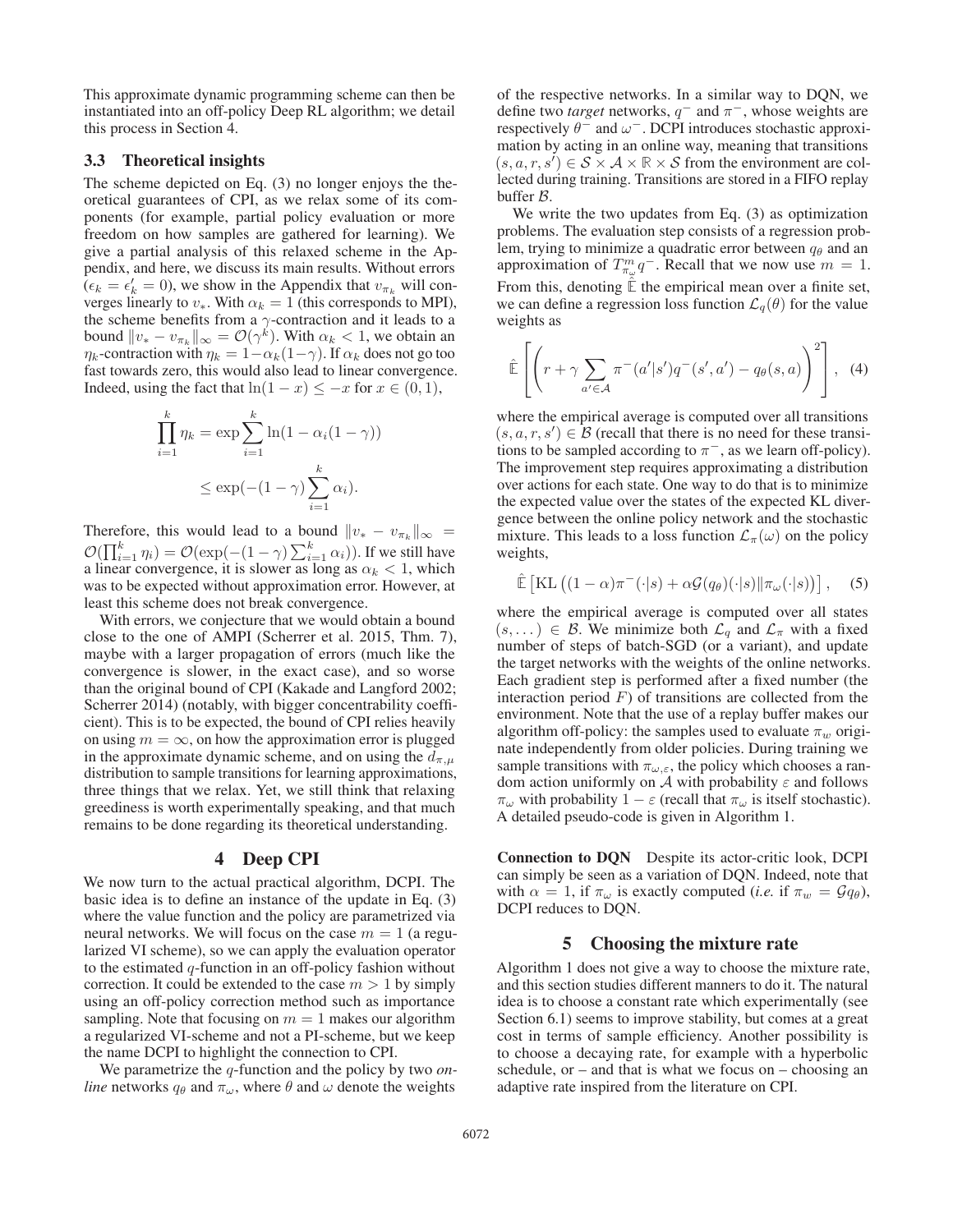### Algorithm 1 DCPI

**Require:**  $K \in \mathbb{N}^*$  the number of steps,  $C \in \mathbb{N}^*$  the update period,  $F \in \mathbb{N}^*$  the interaction period 1: Initialize  $\theta$ ,  $\omega$  at random

- 2:  $B = \{\}$
- 3:  $\theta^- = \theta, \omega^- = \omega$
- 4: for  $k = 1$  to  $K$  do
- 
- 5: Collect a transition  $t = (s, a, r, s')$  from  $\pi_{\omega, \varepsilon}$
- 6:  $\mathcal{B} \leftarrow \mathcal{B} \cup \{t\}$ 7: if k mod  $\overline{F} == 0$  then
- 8: On a random batch of transitions  $B_{q,k} \subset \mathcal{B}$ , update  $\theta$  with one step of SGD of  $\mathcal{L}_q$ , see (4)
- 9: On a random batch of transitions  $B_{\pi,k} \subset \mathcal{B}$ , update ω with one step of SGD of  $\mathcal{L}_{\pi}$ , see (5)
- 10: end if
- 11: if k mod  $C == 0$  then
- 12:  $\omega^- \leftarrow \omega, \theta^- \leftarrow \theta$
- 13: end if
- 14: end for
- 15: return  $\pi_{\omega}$

CPI adaptive rate Kakade and Langford (2002) provide a rate for CPI that guarantees an improvement of the policies, by choosing  $\alpha = \frac{(1-\gamma)A_{\pi,\mu}^{\pi}}{4R}$ . Here, we write  $\bar{\pi} = \mathcal{G}q_{\pi}$ the greedy policy with respect to  $q_{\pi}$ , and  $A_{\pi,\mu}^{\pi}$  the advantage of the greedy policy  $(\bar{\pi})$  over the previous one (π), that is  $A_{\pi,\mu}^{\bar{\pi}} = \sum_{s \in S} d_{\pi,\mu}(s) A_{\pi}^{\bar{\pi}}(s)$  with  $A_{\pi}^{\bar{\pi}}(s)$  $\sum_{a \in A} \overline{\pi}(a|s) A_{\pi}(s, a)$ . Recall that R is the maximum possible reward. We can estimate close quantities over a batch  $B \subset \mathcal{B}$  at step k in the sense of Algorithm 1. We compute  $\hat{A}_k(s) = \max_{a \in \mathcal{A}} q_\theta(s, a) - \sum_{a \in \mathcal{A}} \pi_\omega(a|s) q_\theta(s, a)$  as an estimate of  $A_{\pi}^{\bar{\pi}}(s)$ , and  $\hat{A}_k = \hat{E}_{(s,\dots)\in B}[\hat{A}_k(s)]$  as an estimate of  $A_{\pi,\mu}^{\pi}$ . The term  $R/(1-\gamma)$  can be approximated by an estimate  $Q_k$  of  $||q_\pi||_\infty$ , which is consistent with corollary 3.6 of Pirotta et al. (2013). We compute it over a batch with  $\hat{Q}_k = \max_{(s,a,\ldots)\in B} |q_\theta(s,a)|$ . For simplicity and to add a degree of freedom, we replace the constant factor  $1/4$  by an hyperparameter  $\alpha_0$  that allows us to directly control the amplitude of our mixture rate. To compensate the fact that we compute our approximation over (potentially small) batches, we use a moving average  $m_k$  and a moving maximum  $Q_k^+$ . This leads to

$$
\begin{cases} m_k = \beta_1 m_{k-1} + (1 - \beta_1) \hat{\mathbb{A}}_k \\ Q_k^+ = \max \left( \beta_2 Q_{k-1}^+, \hat{Q}_k \right) \end{cases}, \quad \alpha_k^{cpi} = \alpha_0 \frac{m_k}{Q_k^+}, \tag{6}
$$

with  $\beta_1, \beta_2 \in (0, 1)$  typically close to 1.

SPI adaptive rate Pirotta et al. (2013) propose an improvement of CPI, Safe Policy Iteration. They provide a better bound on the policy improvement based on the mixture rate  $\alpha = \frac{(1-\gamma)^2 A_{\pi,\mu}^2}{\gamma \|\bar{\pi} - \pi\|_{\infty} \Delta A_{\pi}^{\pi}}$ , with  $\Delta A_{\pi}^{\bar{\pi}} =$  $\max_{s \in \mathcal{S}} A^{\bar{\pi}}_{\pi}(s) - \min_{s \in \mathcal{S}} A^{\bar{\pi}}_{\pi}(s)$ , and with  $\|\bar{\pi} - \pi\|_{\infty} =$  $\max_{s \in \mathcal{S}} \sum_{a}^n |\pi(a|s) - \pi(a|s)|$  the maximum total variation between policies. We can approximate these quantities with the same methods used to obtain Eq. (6). Using

the value  $A_k$  described previously, we compute an estimate of  $\Delta A_{\pi}^{\bar{\pi}}$  by subtracting  $\hat{A}_{k,\min} = \min_{(s,\dots)\in B} \hat{A}_k(s)$ to  $A_{k,\max} = \max_{(s,\ldots)\in B} \tilde{A}_k(s)$ . Note that in addition to the previous approximations, we also include the total policy variation in the  $\alpha_0$  hyperparameter, as  $\|\bar{\pi} - \pi\|_{\infty} \leq 2$ . Using moving approximations, we obtain

$$
\begin{cases}\nM_k^+ = \max (\beta_2 M_{k-1}^+, \hat{A}_{k, \max}) \\
M_k^- = \min (M_{k-1}^- / \beta_2, \hat{A}_{k, \min}) \\
\alpha_k^{spi} = \alpha_0 \frac{m_k}{M_k^+ - M_k^-}.\n\end{cases} (7)
$$

Bounding SPI The SPI mixture rate from Eq. (7) gives a rate that is not bounded. To keep our rate below 1, we propose a simple variation

$$
\alpha_k^{adx} = \alpha_0 \frac{m_k}{M_k^+}.\tag{8}
$$

From the fact that  $A_k(s)$  are positive numbers, it is immediate that  $\alpha^{adx}$  is a "little more conservative" version of  $\alpha^{spl}$ , with  $\alpha^{adar} \leq \alpha^{spl}$  and  $\alpha^{adar} \leq 1$ . In fact, the advantage function can be linked to the functional gradient of the expected value function, respectively to the policy (see Scherrer and Geist (2014) who interpret CPI as a policy gradient boosting approach) and this rate is similar to the one the Adamax (Kingma and Ba 2015) algorithm would give (up to the fact that our rate is global, not component-wise) – hence the name.

About the batch The adaptive rate is computed using a batch of transitions from the replay buffer, and an important question is *which* batch to choose. In Algorithm 1, two different batches of transitions are defined:  $\mathcal{B}_{q,k}$  a batch of transitions used to estimate  $q_{\theta}$ , and  $B_{\pi,k}$  used to estimate  $\pi_{\omega}$ . Our approach is, as the rate needs to adapt with respect to the current policy, to use  $B_{\pi,k}$  to compute the rate. That means that, at iteration k in Algorithm 1,  $\alpha_k$  and  $\hat{\nabla}_{\omega} \mathcal{L}_{\pi}$  (the approximation of the gradient of  $\mathcal{L}_{\pi}$  computed at line 9 of Algorithm 1) are computed with the same batch of transitions.

### 6 Experiments

In this section, we experimentally study DCPI on several environments. The method we propose is general, and could be used to regularize any pure-critic algorithm, by adding an actor to it. For this experimentation, we consider DCPI as a variation of DQN, and take DQN as our baseline. In principle, our method could extend to other frameworks, such as Rainbow (Hessel et al. 2018) or Implicit Quantile Networks (IQN) (Dabney et al. 2018), which are extensions to DQN. We start this experiment by an intensive test on Cartpole, a light environment that allows us to exhibit various behaviours of DCPI, such as stability over random seeds, convergence speed, or efficiency of the proposed mixture rate. We then conduct an experiment on Atari, to observe the effects of scaling up.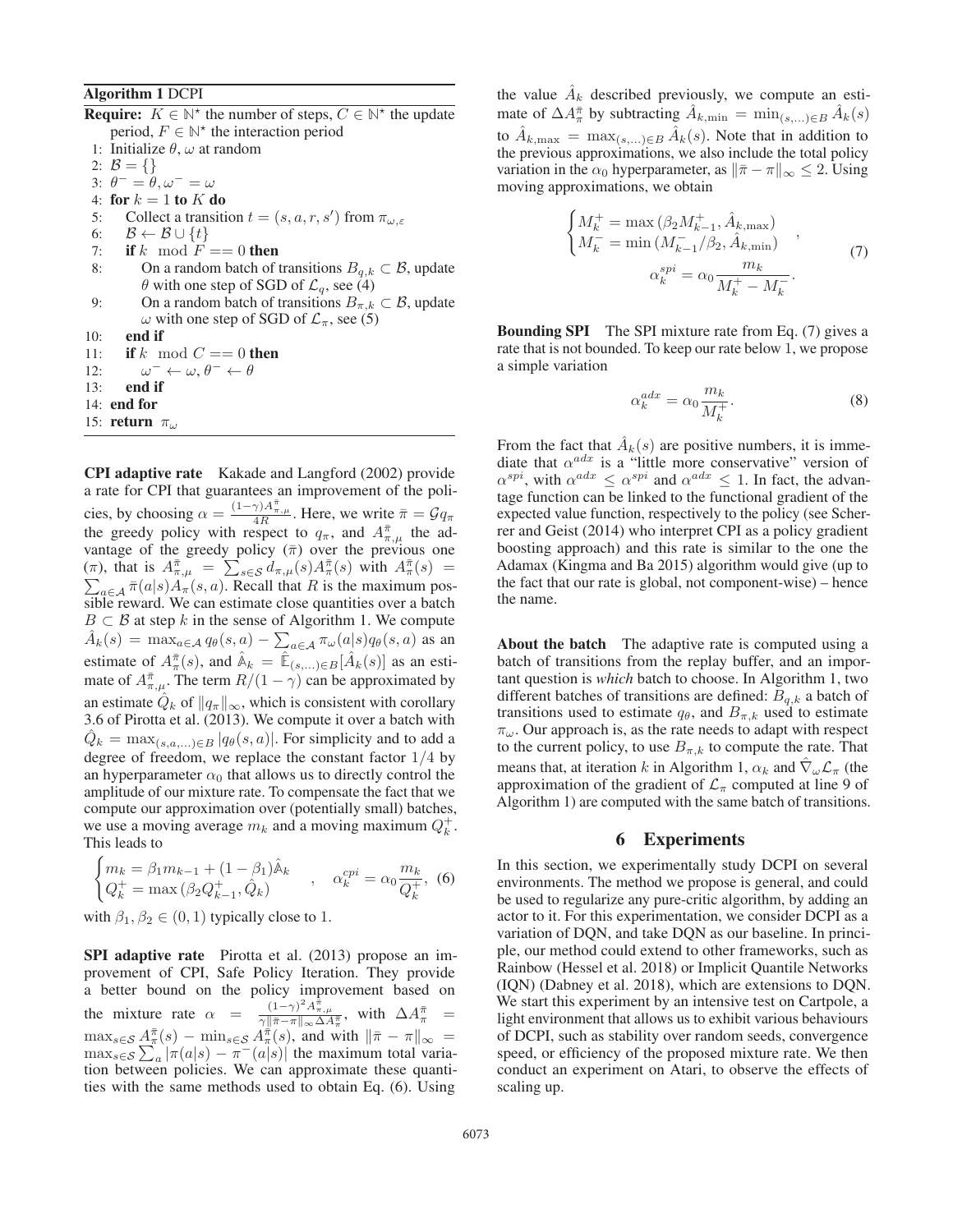## 6.1 Cartpole

Cartpole is a classic control problem introduced by Barto, Sutton, and Anderson (1983). In this setup, the agent needs to balance a vertical pole by controlling its base (the cart) along one dimension, by applying a force on the cart of  $-1$  or +1. We use the version of Cartpole implemented in OpenAI Gym (Brockman et al. 2016), with a maximum steps limit raised to 500 steps instead of a more classic 200, to make the task harder and get more accurate observations. The agent gets a reward of  $+1$  while the pole is in the air, and 0 when it touches the ground.

Although CartPole is considered an "easy" problem in RL, it is cheap to run in computation time, so we use it as a test-bed to perform studies on the influence of our hyperparameters. Such studies would be prohibitive in cost on larger environments such as Atari. Our approach is to modify the DQN algorithm without changing its parameters so as to analyze how our framework modifies its learning behaviour. Our baseline is the DQN provided in the Dopamine library (Castro et al. 2018), and we use the hyperparameters provided here for Cartpole. Notably, we used the same network architecture for the q-network and the policy network and two identical Adam optimizers; we compute a gradient step every  $F = 4$  interactions with the environment, and update the target networks every  $C = 100$  interactions. Full parameters are reported in the Appendix. Our first observation is that this version of DQN is not very efficient on this problem, as it greatly lacks stability, be it over random seeds or over time (see Figure 1). This instability could probably be tempered by a better tuning of hyper parameters, but our goal is to verify the stabilizing effects of CPI, so we keep them as is.

Our method introduces three new hyperparameters:  $\alpha_0$ ,  $\beta_1$ , and  $\beta_2$ , described precisely in Section 5. To choose  $\beta_1$  and  $\beta_2$ , we consider that our estimate of the advantage should be stable between two updates of the target networks. As this update occurs every 100 steps, and the size of the window for our moving average is  $1/(1 - \beta_1)$ , this leads us to choose  $\beta_1 = 0.99$ . To increase stability, we choose a slower moving average in the denominator with  $\beta_2 = 0.9999$ . The ratio  $(1-\beta_1)/(1-\beta_2) = 100$  is classic, it is for example consistent with the defaults parameters of Adam (Kingma and Ba 2015). We did a parameter search over  $\alpha_0$ , with values ranging from  $1e - 3$  to 1, and tested the  $\alpha^{cpi}$  and  $\alpha^{adx}$  heuristics for an adaptive rate described in Section 5, Eqs. (6) and (8), in addition to a constant rate. The results for  $\alpha^{spi}$  are similar to  $\alpha^{adx}$ , and provided in the Appendix.

Results presented in Figure 1 and 2 are computed as follows: every 1000 training steps, an *iteration* in this context, we report the averaged undiscounted score per episode over these 1000 steps. The results are averaged over 50 different random seeds: the thick line indicates the empirical mean, while the semi-transparent areas denote the standard deviation of the score over the seeds.

Results with a constant rate (see Figure 1) show a strong increase of stability with small mixture rates ( $\alpha_0 = 0.001$ ), with a cost in speed. With a higher learning rate, we obtain a faster convergence, but we loose stability. This introduces a speed/stability dilemma, and using adaptive rates (see Figure 2) allows us to get the best of both worlds. In a good case



Figure 1: Top: comparison of the averaged training scores of DCPI with CPI rate and  $\alpha_0 = 0.1$  (orange) against DQN (blue). Bottom: DCPI on Cartpole with constant rates for 4 values of  $\alpha_0$ .

– CPI adaptive rate with  $\alpha_0 = 0.1$ , see Figure 1 (top) – we can keep the stability of the small constant mixture rates, while benefiting from a relatively fast convergence, and here DCPI shows a clear improvement on DQN on stability and average performance: DCPI is able to stabilize at an average score of 480 (on a maximum of 500) with a low standard deviation around 20, while DQN stabilizes around 300, with a standard deviation of approximately 200. Remarkably, even for  $\alpha = 1$ (see Figure 1), *i.e.* when the stochastic mixture is not conservative and the regularization only comes from approximating the greediness, DCPI yields a slight improvement on stability over DQN. This can be seen as the distillation of the greedy policy, and is here less effective than a mixture scheme.

#### 6.2 Atari

Atari is a challenging discrete-actions control environment, introduced by Bellemare et al. (2013) consisting of 57 games. We used sticky actions to introduce stochasticity as recommended by Machado et al. (2018). In a similar way to our Cartpole experiments, we used the DQN implementation from the Dopamine library as our baseline, keeping the parameters given in this library – much more optimized than the one for Cartpole. We compare against DQN's baseline score given in Dopamine. The parameters are detailed in the Appendix. In particular, the states stored in the replay buffer consist of stacks of 4 consecutive observed frames. With the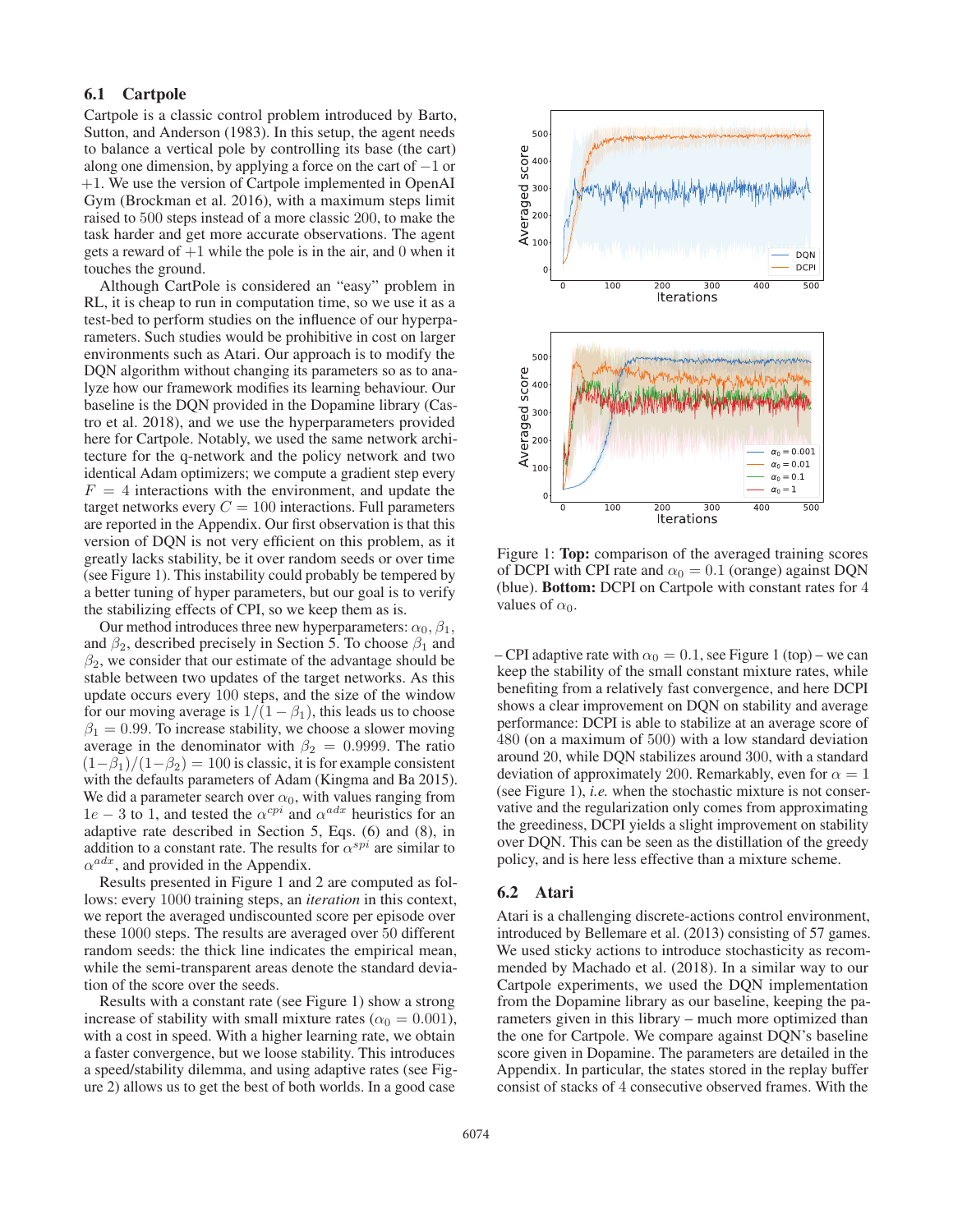

Figure 2: Top: DCPI on Cartpole with Adamax rates for 4 values of  $\alpha_0$ . **Bottom:** DCPI on Cartpole with CPI rates for 4 values of  $\alpha_0$ .

same arguments as in Section 6.1 we chose  $\beta_1 = 0.9999$ and  $\beta_2 = 0.999999$ . After a small hyperparameter search on a few games (Pong, Asterix and Space Invaders), we chose  $\alpha_0 = 1$  and the Adamax mixture rate (see Eq. (8)). Provided results are computed in a similar manner to the ones from Cartpole, except that here, an *iteration* represents 250000 environment steps. The results are averaged over 5 different random seeds.

For Atari, we also found empirically that interacting with the policy  $\pi_{q,\varepsilon}$  that is  $\varepsilon$ -greedy with respect to  $q_\theta$  improved performance over playing with  $\pi_{\omega}$ . This is taken into account in the provided results. This can be seen as an optimistic controller regarding the stochastic policy  $\pi_{\omega}$ , as both policies  $\pi_{\omega}$  and  $\pi_{q,\varepsilon}$  converge to the same behavior in the exact case. It can also be seen as a regularization of the Bellman optimality operator used in DQN, without changes to the way samples are gathered.

We tested DCPI on a representative subset of 20 Atari games, chosen from the categories described in (Ostrovski et al. 2017, Appendix A), excluding the hardest exploration games with sparse rewards – our algorithm has no ambition to help with exploration. All results are provided in the Appendix. DCPI yields a clear improvement on performance on a large majority of those games, outperforming DQN on 15 games over 20. Note that choosing a lower rate  $\alpha_0$  could increase stability and final performance, but also lower convergence speed. We chose to use rather aggressive adaptive

rates on Atari due to constraints on computing time.

As a matter of illustration, Figure 3 provides three games where DCPI attains a higher score than DQN: Seaquest, Frostbite, and Breakout. All other games are reported in the Appendix. We also report on Figure 4 a comparison summary of DQN vs DCPI on all considered games. We used the Area Under the Curve (AUC) metric. For each game, we compute the sum of all averaged returns obtained during training, respectively  $S_{dcpi}$  and  $S_{dqn}$ , and we report the values for  $(S_{dcpi} - S_{dgn})/|S_{dgn}|$ .

### 7 Related work and discussion

The proposed approach is related to actor-critics in general, being itself an actor-critic. It is notably related to TRPO (Schulman et al. 2015), that introduced a KL penalty on the greedy step as an alternative to the stochastic mixture of CPI. This is indeed very useful for continuous actions, but probably unnecessary for discrete actions, the case considered here. Moreover, TRPO is an on-policy algorithm, while the proposed DCPI approach is off-policy. This explains that we do not consider it as a baseline in Section 6, but it would have been probably less sample efficient. As far as we know, there is no DQN-like TRPO algorithm, thus comparing our mixture-based DQN to one that KL-regularizes greediness would have required introducing a new algorithm.

The principle of regularizing greediness in actor-critics is quite widespread, be it with a KL divergence constraint (TRPO), a clipping of policies ratio (PPO, Schulman et al. (2017)), entropy regularization (SAC), or even following policy gradient, for example. The common point of these approaches is that they focus on continuous action spaces. In the discrete case, considering a stochastic mixture is quite natural, acknowledging that its extension to the continuous case is not easy.

Performance-wise, the experiments on Cartpole show a clear improvement for DCPI over DQN: DCPI is able to reach a higher score in average, with a lower variance and a lower sensitivity to the random seed. These experiments validate the stabilizing power of CPI and its expected behaviour with respect to the mixture rate, and the consistency of the considered adaptive rates. On Atari, even if results are gamedependent, we observe an improvement on the majority of the games. Note that the improvement in score is quite clear (the score is more than doubled on some games, like Seaquest or Asterix), but the learning is not stabilized as it is in Cart-Pole. As mentioned in Section 6.2, using a smaller (constant) mixture rate could stabilize learning and in the end increase performance, at a cost in terms of sample efficiency. This would be a problem for a single-threaded agent, like DQN, but it could improve the results of a multi-threaded agent, like R2D2 (Kapturowski et al. 2018). We also recall that default used hyperparameters where better tuned for Atari than for Cartpole, and that this might also influence our empirical results. DCPI could be more efficient by better tuning its own parameters.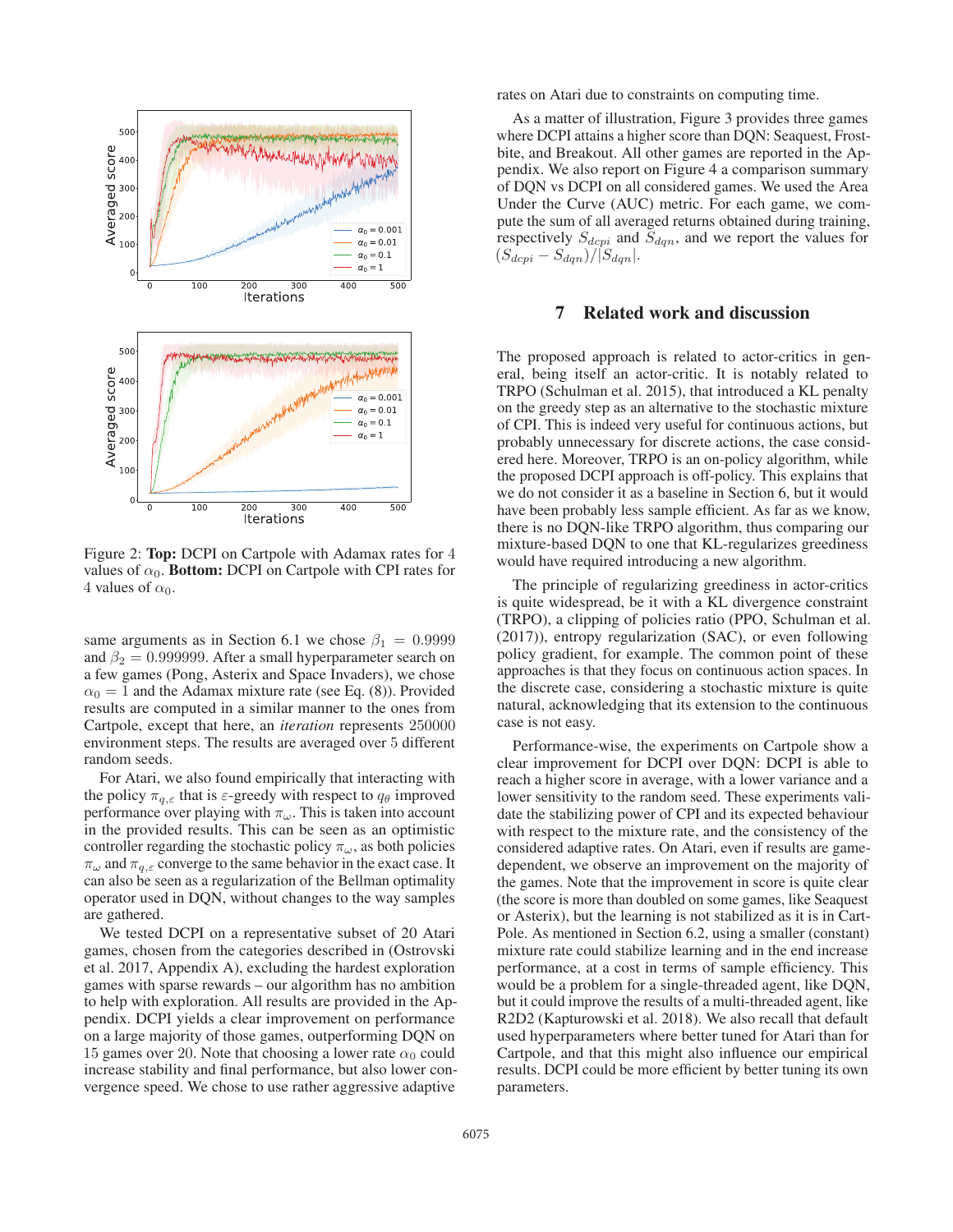

Figure 3: Averaged training scores of DCPI (orange) and DQN (blue) on three of the considered games (Seaquest, Frostbite and Breakout).



Figure 4: Normalized AUC improvement of DCPI over DQN on a subset of Atari games.

## 8 Conclusion

We introduced a new deep RL algorithm derived from CPI, DCPI, and this way gave a general method to regularize any pure-critic algorithm by adding a conservative actor to it, based on an approximate stochastic mixture. We gave in Section 3 a detailed depiction of the different approximation steps we used, resulting in the end in a practical algorithm, that we evaluated on several benchmarks. We also proposed different ways to compute adaptive mixture rates for DCPI by approximating optimal rates from the literature. Our experimental results shown, on Cartpole and on most considered Atari games, that DCPI can indeed improve the performance and the stability of learning, often at the cost of slower learning, introducing a speed/stability dilemma. We plan to investigate more adaptive rates, in order to get an even better trade-off and to be less sensitive to the new hyperparameter, and to combine the proposed approach with other variations of DQN, notably based on distributional RL, such as C51 (Bellemare, Dabney, and Munos 2017) or IQN (Dabney et al. 2018).

### References

Barto, A. G.; Sutton, R. S.; and Anderson, C. W. 1983. Neuronlike adaptive elements that can solve difficult learning control problems. *IEEE transactions on systems, man, and cybernetics* 834–846.

Bellemare, M. G.; Naddaf, Y.; Veness, J.; and Bowling, M. 2013. The arcade learning environment: An evaluation platform for general agents. *Journal of Artificial Intelligence Research* 47:253–279.

Bellemare, M. G.; Dabney, W.; and Munos, R. 2017. A distributional perspective on reinforcement learning. In *Proceedings of the International Conference on Machine Learning*, 449–458. JMLR. org.

Bertsekas, D. P., and Tsitsiklis, J. N. 1996. *Neuro-dynamic programming*, volume 5. Athena Scientific Belmont, MA.

Bradtke, S. J., and Barto, A. G. 1996. Linear least-squares algorithms for temporal difference learning. *Machine learning* 22(1-3):33–57.

Brockman, G.; Cheung, V.; Pettersson, L.; Schneider, J.; Schulman, J.; Tang, J.; and Zaremba, W. 2016. Openai gym, 2016. *arXiv preprint arXiv:1606.01540*.

Castro, P. S.; Moitra, S.; Gelada, C.; Kumar, S.; and Bellemare, M. G. 2018. Dopamine: A research framework for deep reinforcement learning. *arXiv preprint arXiv:1812.06110*.

Dabney, W.; Ostrovski, G.; Silver, D.; and Munos, R. 2018. Implicit quantile networks for distributional reinforcement learning. In *Proceedings of the 35th International Conference on Machine Learning*, volume 80, 1096–1105. PMLR.

Haarnoja, T.; Zhou, A.; Abbeel, P.; and Levine, S. 2018. Soft actor-critic: Off-policy maximum entropy deep reinforcement learning with a stochastic actor. In *Proceedings of the International Conference on Machine Learning*, 1861–1870.

Hessel, M.; Modayil, J.; Van Hasselt, H.; Schaul, T.; Ostrovski, G.; Dabney, W.; Horgan, D.; Piot, B.; Azar, M.; and Silver, D. 2018. Rainbow: Combining improvements in deep